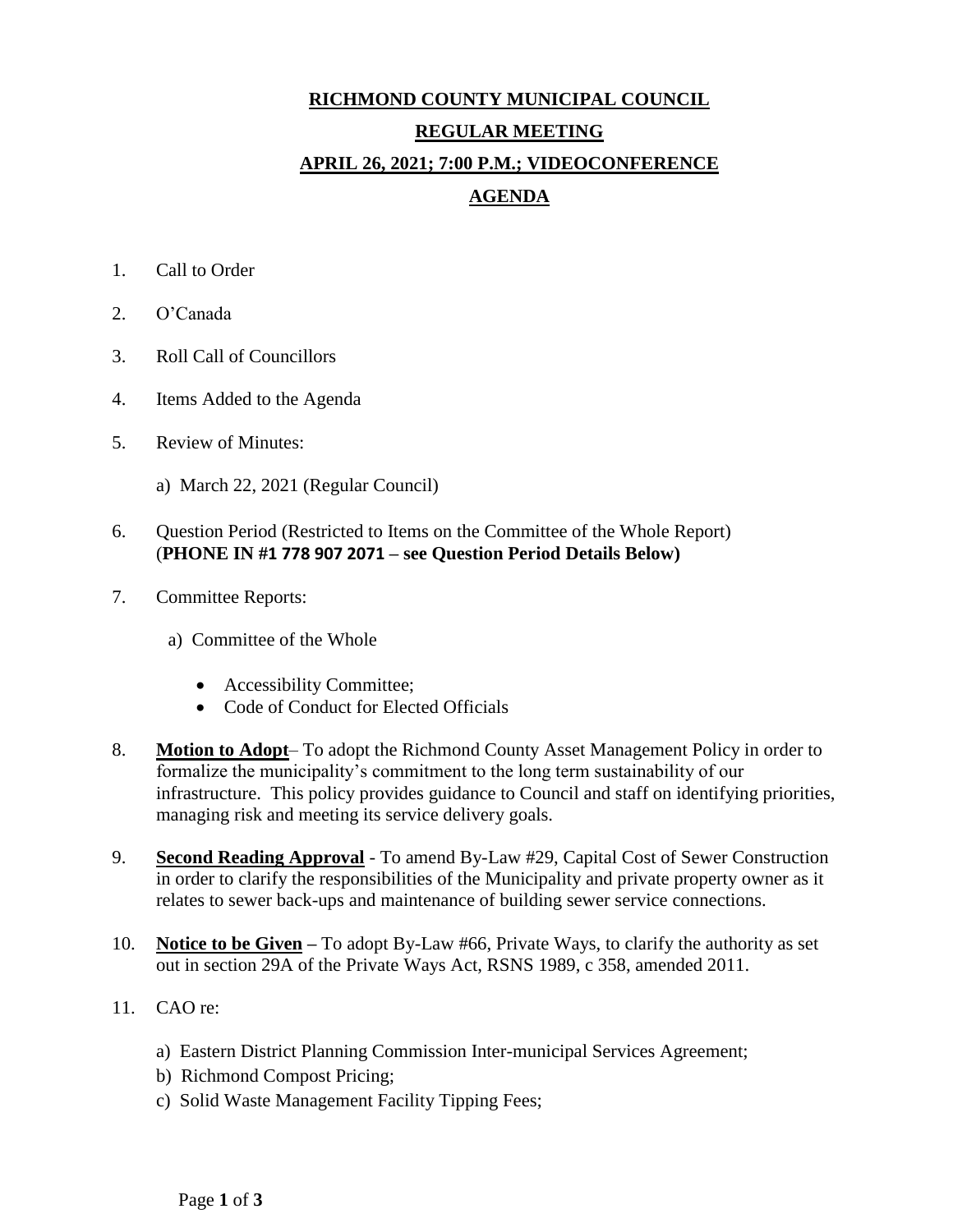- 12. Warden Mombourquette re:
	- a) 2021 Census of Population;
	- b) Lyme Disease Awareness Month;
	- c) Volunteer Week
	- d) Tax Roll Maintenance
	- e) Raising/Lowering of Flags on Municipal-Owned Property
	- f) Action Items
- 13. Correspondence Action Required
	- a) The Friends of St. John`s Arichat Society re: Funding Request;
	- b) Raising the Villages re: Funding Request;
	- c) Strait Richmond Housing Matters re: Support
- 14. Items Added to the Agenda
- 15. Question Period (Restricted to the remainder of the Agenda following the COW Report) (**PHONE IN #1 778 907 2071 – see Question Period Details Below)**
- 16. "In Camera" Session (Legal)
- 17. Adjournment

To Join the Meeting, please go to:

<https://us02web.zoom.us/j/83497466545>

## **Question Period Details PHONE IN: 1 778 907 2071** Canada

\*If you have a question, send a chat message, via zoom chat, to the HOST (Yvonne Boudreau) to request to be added to the queue. You can also phone in at **1 778 907 2071.**

Any member of the public may ask a question on any item listed in the agenda without giving notice or submitting a form. A maximum of ten (10) minutes is set aside for each Question Period. Anyone wishing to ask a question either in person or by phone must identify who they are prior to asking the question.

Comments must be phrased in the form of a question. Council will hear the question and will answer if appropriate.

No person speaking during Question Period shall:

• Speak disrespectfully